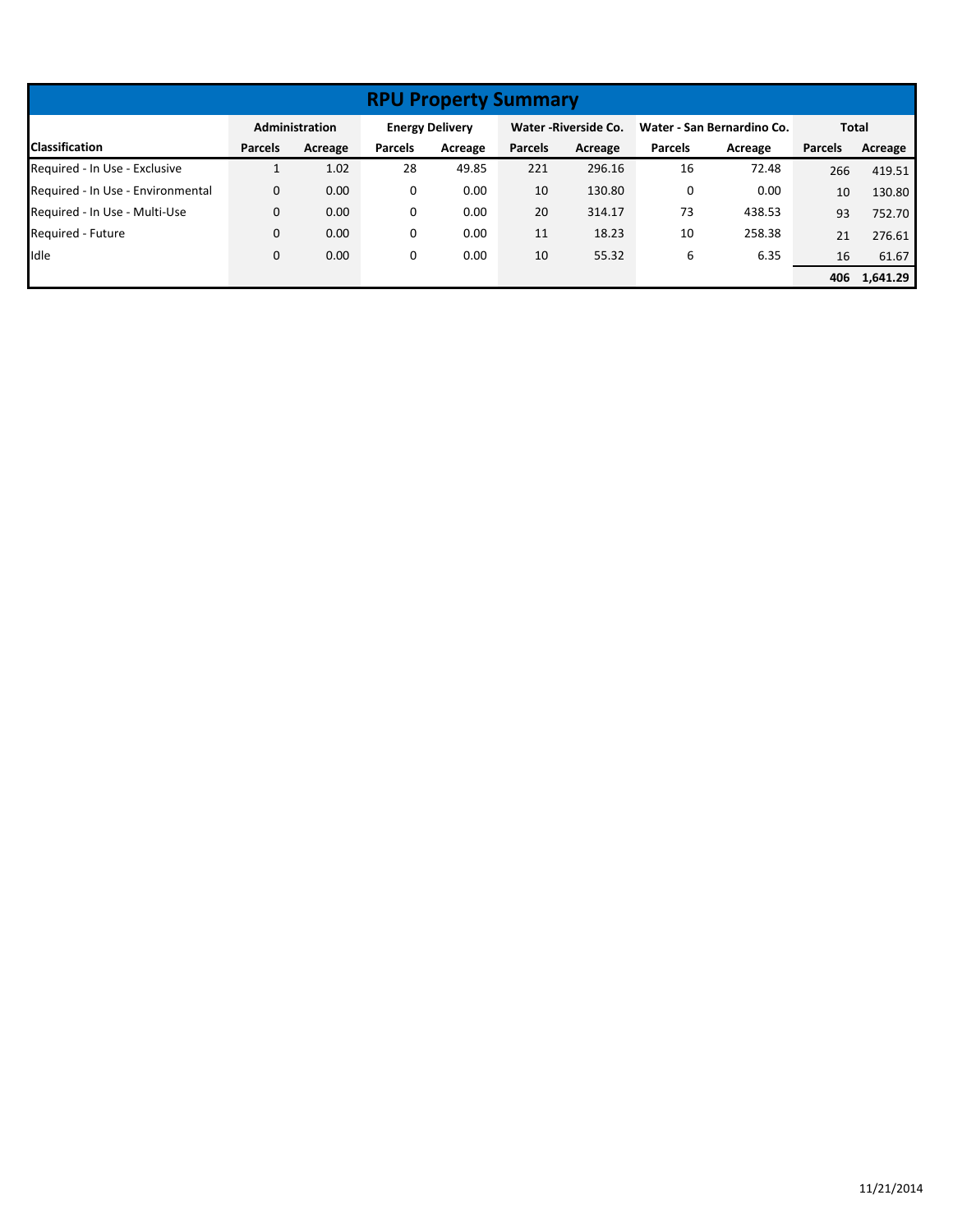| Assessor Parcel No.    | SIZE (ACRES) | <b>DESCRIPTION</b>                  | <b>FUND</b>            | <b>PROPERTY TYPE</b> | <b>CLASSIFICATION</b>             |
|------------------------|--------------|-------------------------------------|------------------------|----------------------|-----------------------------------|
| Administration         |              |                                     |                        |                      |                                   |
| 215331018              | 1.02         | Gateway (RPU Office Space)          | Administration         | <b>Building</b>      | Required - In Use - Exclusive     |
|                        | 1.02         | Total Required - In Use - Exclusive |                        |                      | $\mathbf{1}$                      |
|                        |              |                                     |                        |                      |                                   |
| <b>Energy Delivery</b> |              |                                     |                        |                      |                                   |
| 142030002              | 2.29         | Harvey Lynn Substation              | <b>Energy Delivery</b> | Substation           | Required - In Use - Exclusive     |
| 189090001              | 2.39         | Toro/Substation                     | <b>Energy Delivery</b> | Leased               | Required - In Use - Exclusive     |
| 189090002              | 1.63         | Toro/Substation                     | <b>Energy Delivery</b> | Leased               | Required - In Use - Exclusive     |
| 189090005              | 1.02         | Toro/Substation                     | <b>Energy Delivery</b> | Leased               | Required - In Use - Exclusive     |
| 189090010              | 2.42         | Toro/Substation                     | <b>Energy Delivery</b> | Leased               | Required - In Use - Exclusive     |
| 189100006              | 11.71        | Toro/Substation                     | <b>Energy Delivery</b> | Leased               | Required - In Use - Exclusive     |
| 189100007              | 0.36         | Toro/Substation                     | <b>Energy Delivery</b> | Leased               | Required - In Use - Exclusive     |
| 190035001              | 0.52         | Mountain View Substation            | <b>Energy Delivery</b> | Substation           | Required - In Use - Exclusive     |
| 190035005              | 0.38         | R/W 69 KV Lines                     | <b>Energy Delivery</b> | Vacant               | Required - In Use - Exclusive     |
| 190040025              | 0.21         | Mountain View Substation            | <b>Energy Delivery</b> | Substation           | Required - In Use - Exclusive     |
| 210060049              | 1.25         | Hunter Substation                   | <b>Energy Delivery</b> | Substation           | Required - In Use - Exclusive     |
| 215141002              | 3            | <b>Mulberry Substation</b>          | <b>Energy Delivery</b> | Substation           | Required - In Use - Exclusive     |
| 223150007              | 0.71         | Magnolia Substation                 | <b>Energy Delivery</b> | Substation           | Required - In Use - Exclusive     |
| 225064001              | 0.16         | Plaza Substation                    | <b>Energy Delivery</b> | Substation           | Required - In Use - Exclusive     |
| 225064002              | 0.19         | Plaza Substation                    | <b>Energy Delivery</b> | Substation           | Required - In Use - Exclusive     |
| 225064003              | 0.19         | Plaza Substation                    | <b>Energy Delivery</b> | Substation           | Required - In Use - Exclusive     |
| 225350027              | 0.05         | <b>Magnolia Substation</b>          | <b>Energy Delivery</b> | Substation           | Required - In Use - Exclusive     |
| 230245001              | 0.2          | Casa Blanca Substation              | <b>Energy Delivery</b> | Substation           | Required - In Use - Exclusive     |
| 230245002              | 0.37         | Casa Blanca Substation              | <b>Energy Delivery</b> | Substation           | Required - In Use - Exclusive     |
| 231260043              | 0.82         | <b>Utility Operations Center</b>    | <b>Energy Delivery</b> | <b>Building</b>      | Required - In Use - Exclusive     |
| 231260044              | 0.04         | <b>Utility Operations Center</b>    | <b>Energy Delivery</b> | <b>Building</b>      | Required - In Use - Exclusive     |
| 231260047              | 3.27         | <b>Utility Operations Center</b>    | <b>Energy Delivery</b> | <b>Building</b>      | Required - In Use - Exclusive     |
| 231260050              | 5.87         | <b>Utility Operations Center</b>    | <b>Energy Delivery</b> | <b>Building</b>      | Required - In Use - Exclusive     |
| 233170005              | 3.88         | <b>Freeman Substation</b>           | <b>Energy Delivery</b> | Substation           | Required - In Use - Exclusive     |
| 253240009              | 1.56         | La Colina Substation                | <b>Energy Delivery</b> | Substation           | Required - In Use - Exclusive     |
| 263070025              | 2.6          | <b>Springs Substation</b>           | <b>Energy Delivery</b> | Substation           | Required - In Use - Exclusive     |
| 284140003              | 2.7          | <b>Orangecrest Substation</b>       | <b>Energy Delivery</b> | Substation           | Required - In Use - Exclusive     |
| 294020030              | 0.06         | Radio Tower - Grove Community Drive | <b>Energy Delivery</b> | Communications       | Required - In Use - Exclusive     |
|                        | 49.85        | Total Required - In Use - Exclusive |                        |                      | 28                                |
| <b>WATER</b>           |              |                                     |                        |                      |                                   |
| 178290008              | 8.12         | Santa Ana River Parcel              | Water                  | Vacant               | Required - In Use - Environmental |
| 178290010              | 3.31         | Santa Ana River Parcel              | Water                  | Vacant               | Required - In Use - Environmental |
| 179310002              | 36.52        | Santa Ana River Parcel              | Water                  | Vacant               | Required - In Use - Environmental |
| 179310003              | 9.34         | Santa Ana River Parcel              | Water                  | Vacant               | Required - In Use - Environmental |
| 179340003              | 29.89        | Santa Ana River Parcel              | Water                  | Vacant               | Required - In Use - Environmental |
| 179340004              | 30.84        | Santa Ana River Parcel              | Water                  | Vacant               | Required - In Use - Environmental |
| 207050001              | 3.77         | Santa Ana River Parcel              | Water                  | Vacant               | Required - In Use - Environmental |
| 207190005              | 0.26         | Santa Ana River Parcel              | Water                  | Vacant               | Required - In Use - Environmental |
| 207190006              | 1.83         | Santa Ana River Parcel              | Water                  | Vacant               | Required - In Use - Environmental |
| 207190010              | 6.92         | Santa Ana River Parcel              | Water                  | Vacant               | Required - In Use - Environmental |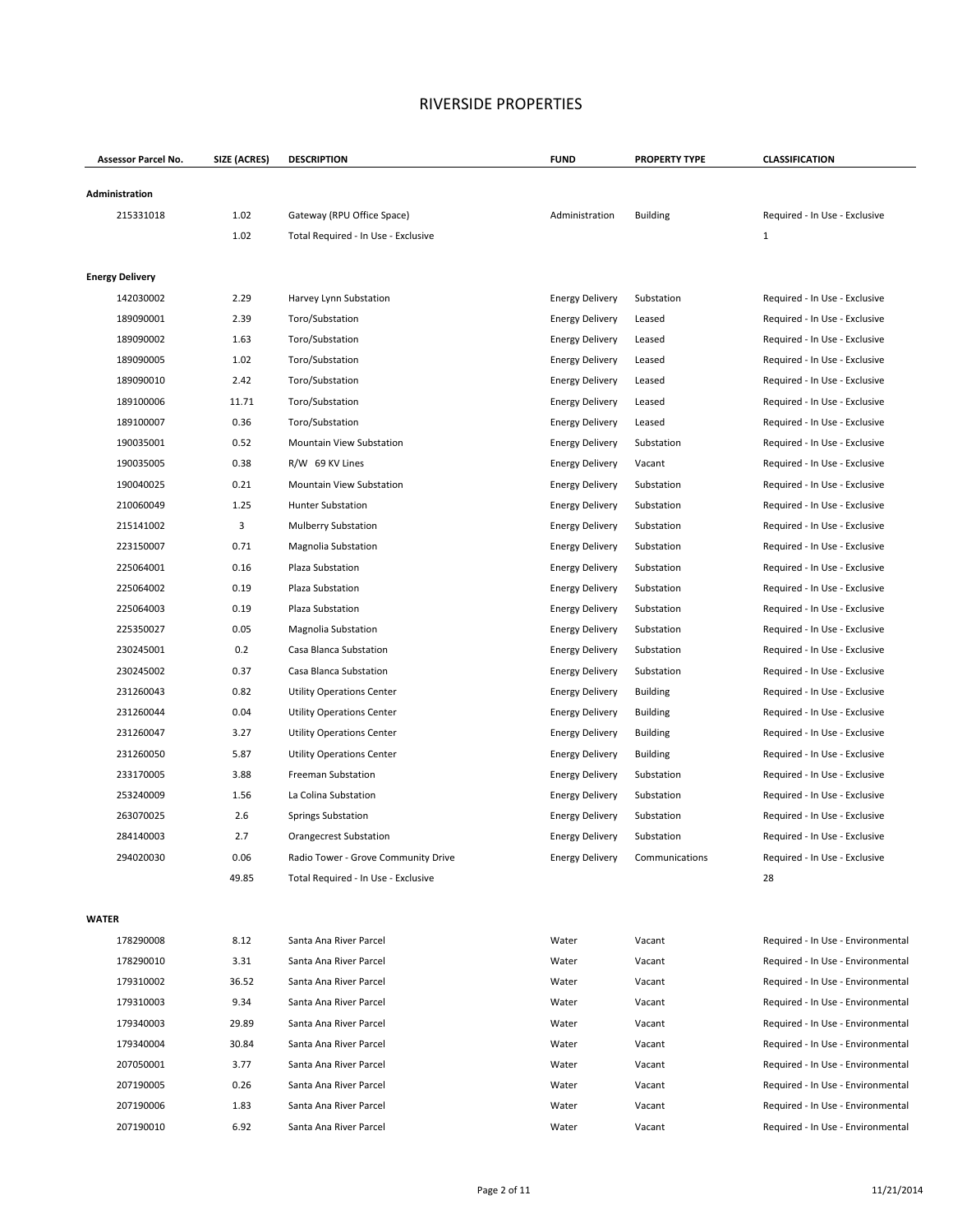| Assessor Parcel No. | SIZE (ACRES) | <b>DESCRIPTION</b>                                    | <b>FUND</b> | <b>PROPERTY TYPE</b>   | <b>CLASSIFICATION</b>         |
|---------------------|--------------|-------------------------------------------------------|-------------|------------------------|-------------------------------|
|                     | 130.8        | Total Required - In Use - Environmental               |             |                        | 10                            |
|                     |              |                                                       |             |                        |                               |
| 132053010           | 0.02         | Walton Well                                           | Water       | Well                   | Required - In Use - Exclusive |
| 142160009           | 0.04         | TButtes/Mag Well                                      | Water       | Well                   | Required - In Use - Exclusive |
| 147322008           | 3.87         | Cook Reservoir/Cook Booster                           | Water       | <b>Booster Station</b> | Required - In Use - Exclusive |
| 149340027           | 1.58         | Grammercy Yard                                        | Water       | <b>Booster Station</b> | Required - In Use - Exclusive |
| 154061001           | 0.06         | Arlington Booster                                     | Water       | <b>Booster Station</b> | Required - In Use - Exclusive |
| 168230012           | 10.1         | Tilden Reservoir and Tilden Booster                   | Water       | Reservoir              | Required - In Use - Exclusive |
| 168340014           | 7.37         | Raley Reservoir                                       | Water       | Vacant                 | Required - In Use - Exclusive |
| 172390050           | 0.26         | Buchannan Well #1 and #2                              | Water       | Well                   | Required - In Use - Exclusive |
| 193072032           | 0.3          | La Granada Well (Army Well #1)                        | Water       | Well                   | Required - In Use - Exclusive |
| 193074012           | 0.3          | La Granada Well (Army Well #3), (Iseline 1 & 2 Wells) | Water       | Well                   | Required - In Use - Exclusive |
| 193153017           | 0.47         | California Filter Plant                               | Water       | <b>Treatment Plant</b> | Required - In Use - Exclusive |
| 193154001           | 0.39         | California Filter Plant                               | Water       | <b>Treatment Plant</b> | Required - In Use - Exclusive |
| 207033029           | 0.03         | Mary Evans Booster                                    | Water       | <b>Booster Station</b> | Required - In Use - Exclusive |
| 209241002           | 0.08         | First Street Well                                     | Water       | Well                   | Required - In Use - Exclusive |
| 209241003           | 0.11         | Riverside Canal                                       | Water       | <b>RWCC</b>            | Required - In Use - Exclusive |
| 209241015           | 0.41         | Riverside Canal                                       | Water       | RWCC                   | Required - In Use - Exclusive |
| 209241028           | 0.08         | Riverside Water Canal                                 | Water       | Well                   | Required - In Use - Exclusive |
| 210020004           | 0.46         | Riverside Canal                                       | Water       | RWCC                   | Required - In Use - Exclusive |
| 210043043           | 1.5          | Riverside Canal                                       | Water       | RWCC                   | Required - In Use - Exclusive |
| 210060032           | 0.73         | Riverside Canal                                       | Water       | RWCC                   | Required - In Use - Exclusive |
| 210080007           | 0.48         | Riverside Canal                                       | Water       | RWCC                   | Required - In Use - Exclusive |
| 210080019           | 0.49         | Riverside Canal                                       | Water       | RWCC                   | Required - In Use - Exclusive |
| 210091030           | 0.56         | Riverside Canal                                       | Water       | RWCC                   | Required - In Use - Exclusive |
| 210100002           | 0.15         | Riverside Canal                                       | Water       | RWCC                   | Required - In Use - Exclusive |
| 210100041           | 1.01         | Cunningham Well                                       | Water       | Well                   | Required - In Use - Exclusive |
| 210180030           | 0.35         | Riverside Canal                                       | Water       | RWCC                   | Required - In Use - Exclusive |
| 213060004           | 0.25         | Riverside Canal                                       | Water       | <b>RWCC</b>            | Required - In Use - Exclusive |
| 213142011           | 0.15         | Riverside Canal                                       | Water       | RWCC                   | Required - In Use - Exclusive |
| 213142021           | 0.1          | Riverside Canal                                       | Water       | RWCC                   | Required - In Use - Exclusive |
| 213142022           | 0.02         | Riverside Canal                                       | Water       | RWCC                   | Required - In Use - Exclusive |
| 213212005           | 0.19         | Riverside Canal                                       | Water       | <b>RWCC</b>            | Required - In Use - Exclusive |
| 213252007           | 0.19         | Riverside Canal                                       | Water       | RWCC                   | Required - In Use - Exclusive |
| 213292004           | 0.18         | Riverside Canal                                       | Water       | RWCC                   | Required - In Use - Exclusive |
| 213321005           | 0.07         | Mullberry Wells & Boosters                            | Water       | Well                   | Required - In Use - Exclusive |
| 213322006           | 0.19         | Riverside Canal                                       | Water       | RWCC                   | Required - In Use - Exclusive |
| 215341007           | 0.76         | Eleventh Street Well                                  | Water       | Well                   | Required - In Use - Exclusive |
| 219051008           | 0.1          | Riverside Canal                                       | Water       | RWCC                   | Required - In Use - Exclusive |
| 219052006           | 0.11         | Riverside Canal                                       | Water       | RWCC                   | Required - In Use - Exclusive |
| 219053008           | 0.09         | Riverside Canal                                       | Water       | RWCC                   | Required - In Use - Exclusive |
| 219080002           | 0.23         | Olivewood Well #2                                     | Water       | Well                   | Required - In Use - Exclusive |
| 219093013           | 0.48         | Riverside Canal                                       | Water       | RWCC                   | Required - In Use - Exclusive |
| 219101001           | 0.32         | Olivewood Well                                        | Water       | Well                   | Required - In Use - Exclusive |
| 219103018           | 0.22         | Riverside Canal                                       | Water       | RWCC                   | Required - In Use - Exclusive |
| 219103019           | 0.22         | Riverside Canal                                       | Water       | RWCC                   | Required - In Use - Exclusive |
| 219163015           | 0.28         | Olivewood Well #3                                     | Water       | Well                   | Required - In Use - Exclusive |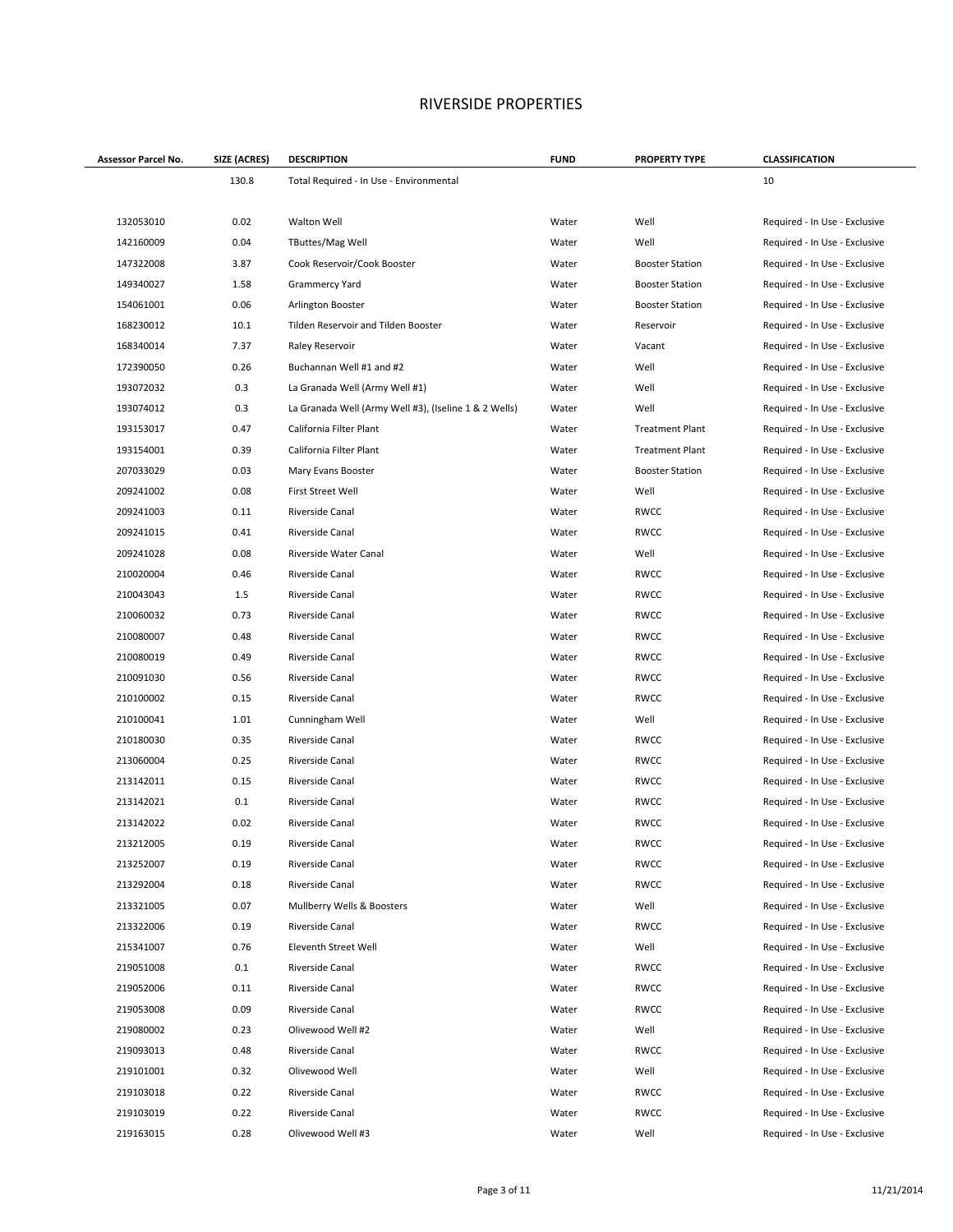| Assessor Parcel No. | SIZE (ACRES) | <b>DESCRIPTION</b>   | <b>FUND</b> | <b>PROPERTY TYPE</b>   | <b>CLASSIFICATION</b>         |
|---------------------|--------------|----------------------|-------------|------------------------|-------------------------------|
| 219182004           | 2.68         | Chase Booster        | Water       | <b>Booster Station</b> | Required - In Use - Exclusive |
| 219182006           | 0.22         | Riverside Canal      | Water       | <b>RWCC</b>            | Required - In Use - Exclusive |
| 219182007           | 0.07         | Riverside Canal      | Water       | <b>RWCC</b>            | Required - In Use - Exclusive |
| 219182012           | 0.11         | Olivewood Booster    | Water       | <b>Booster Station</b> | Required - In Use - Exclusive |
| 219182013           | 0.81         | Olivewood Booster    | Water       | <b>Booster Station</b> | Required - In Use - Exclusive |
| 219223010           | 0.34         | Riverside Canal      | Water       | <b>RWCC</b>            | Required - In Use - Exclusive |
| 219224002           | 0.78         | Riverside Canal      | Water       | <b>RWCC</b>            | Required - In Use - Exclusive |
| 219235024           | 0.95         | Riverside Canal      | Water       | <b>RWCC</b>            | Required - In Use - Exclusive |
| 222093006           | 0.61         | Gage Canal           | Water       | Gage Canal             | Required - In Use - Exclusive |
| 222161010           | 1.56         | Gage Canal           | Water       | Gage Canal             | Required - In Use - Exclusive |
| 222161011           | 0.05         | Gage Canal           | Water       | Gage Canal             | Required - In Use - Exclusive |
| 222170035           | 0.45         | Gage Canal           | Water       | Gage Canal             | Required - In Use - Exclusive |
| 222170036           | 0.45         | Gage Canal           | Water       | Gage Canal             | Required - In Use - Exclusive |
| 222184004           | 0.58         | Gage Canal           | Water       | Gage Canal             | Required - In Use - Exclusive |
| 222192007           | 0.54         | Gage Canal           | Water       | Gage Canal             | Required - In Use - Exclusive |
| 222204017           | 1.09         | Gage Canal           | Water       | Gage Canal             | Required - In Use - Exclusive |
| 222211021           | 0.22         | Gage Canal           | Water       | Gage Canal             | Required - In Use - Exclusive |
| 222250002           | 0.72         | Gage Canal           | Water       | Gage Canal             | Required - In Use - Exclusive |
| 223270062           | 1.15         | Gage Canal           | Water       | Gage Canal             | Required - In Use - Exclusive |
| 223280003           | 0.95         | Gage Canal           | Water       | Gage Canal             | Required - In Use - Exclusive |
| 225082029           | 0.35         | Riverside Canal      | Water       | <b>RWCC</b>            | Required - In Use - Exclusive |
| 225091048           | 0.71         | Riverside Canal      | Water       | <b>RWCC</b>            | Required - In Use - Exclusive |
| 225190015           | 0.5          | Riverside Canal      | Water       | <b>RWCC</b>            | Required - In Use - Exclusive |
| 225190016           | 0.13         | Riverside Canal      | Water       | <b>RWCC</b>            | Required - In Use - Exclusive |
| 225190017           | 0.14         | Riverside Canal      | Water       | <b>RWCC</b>            | Required - In Use - Exclusive |
| 225350053           | 2.11         | Riverside Canal      | Water       | Leased                 | Required - In Use - Exclusive |
| 229031001           | 0.9          | Riverside Canal      | Water       | <b>RWCC</b>            | Required - In Use - Exclusive |
| 229040003           | 0.56         | Riverside Canal      | Water       | <b>RWCC</b>            | Required - In Use - Exclusive |
| 229051028           | 0.18         | Riverside Canal      | Water       | <b>RWCC</b>            | Required - In Use - Exclusive |
| 229070012           | 0.53         | Riverside Canal      | Water       | Leased                 | Required - In Use - Exclusive |
| 229070013           | 0.13         | Riverside Can Svc Rd | Water       | <b>RWCC</b>            | Required - In Use - Exclusive |
| 229070014           | 0.53         | Riverside Canal      | Water       | <b>RWCC</b>            | Required - In Use - Exclusive |
| 229121001           | 0.02         | Orange Acres Well    | Water       | Well                   | Required - In Use - Exclusive |
| 230170016           | 0.73         | Riverside Canal      | Water       | <b>RWCC</b>            | Required - In Use - Exclusive |
| 230180025           | 1.28         | Riverside Canal      | Water       | Leased                 | Required - In Use - Exclusive |
| 230200016           | 0.14         | Riverside Canal      | Water       | RWCC                   | Required - In Use - Exclusive |
| 230221002           | 0.67         | Riverside Canal      | Water       | <b>RWCC</b>            | Required - In Use - Exclusive |
| 230231018           | 0.32         | Riverside Canal      | Water       | Leased                 | Required - In Use - Exclusive |
| 230241010           | 0.12         | Riverside Canal      | Water       | Leased                 | Required - In Use - Exclusive |
| 230242024           | 0.09         | Riverside Canal      | Water       | Leased                 | Required - In Use - Exclusive |
| 230251013           | 0.74         | Riverside Canal      | Water       | <b>RWCC</b>            | Required - In Use - Exclusive |
| 231232003           | 0.19         | Riverside Canal      | Water       | <b>RWCC</b>            | Required - In Use - Exclusive |
| 233150017           | 0.26         | Riverside Canal      | Water       | <b>RWCC</b>            | Required - In Use - Exclusive |
| 233160022           | 0.58         | Riverside Canal      | Water       | <b>RWCC</b>            | Required - In Use - Exclusive |
| 233170020           | 0.77         | Riverside Canal      | Water       | Leased                 | Required - In Use - Exclusive |
| 233180009           | 0.3          | Riverside Canal      | Water       | <b>RWCC</b>            | Required - In Use - Exclusive |
| 233180012           | 0.11         | Riverside Canal      | Water       | <b>RWCC</b>            | Required - In Use - Exclusive |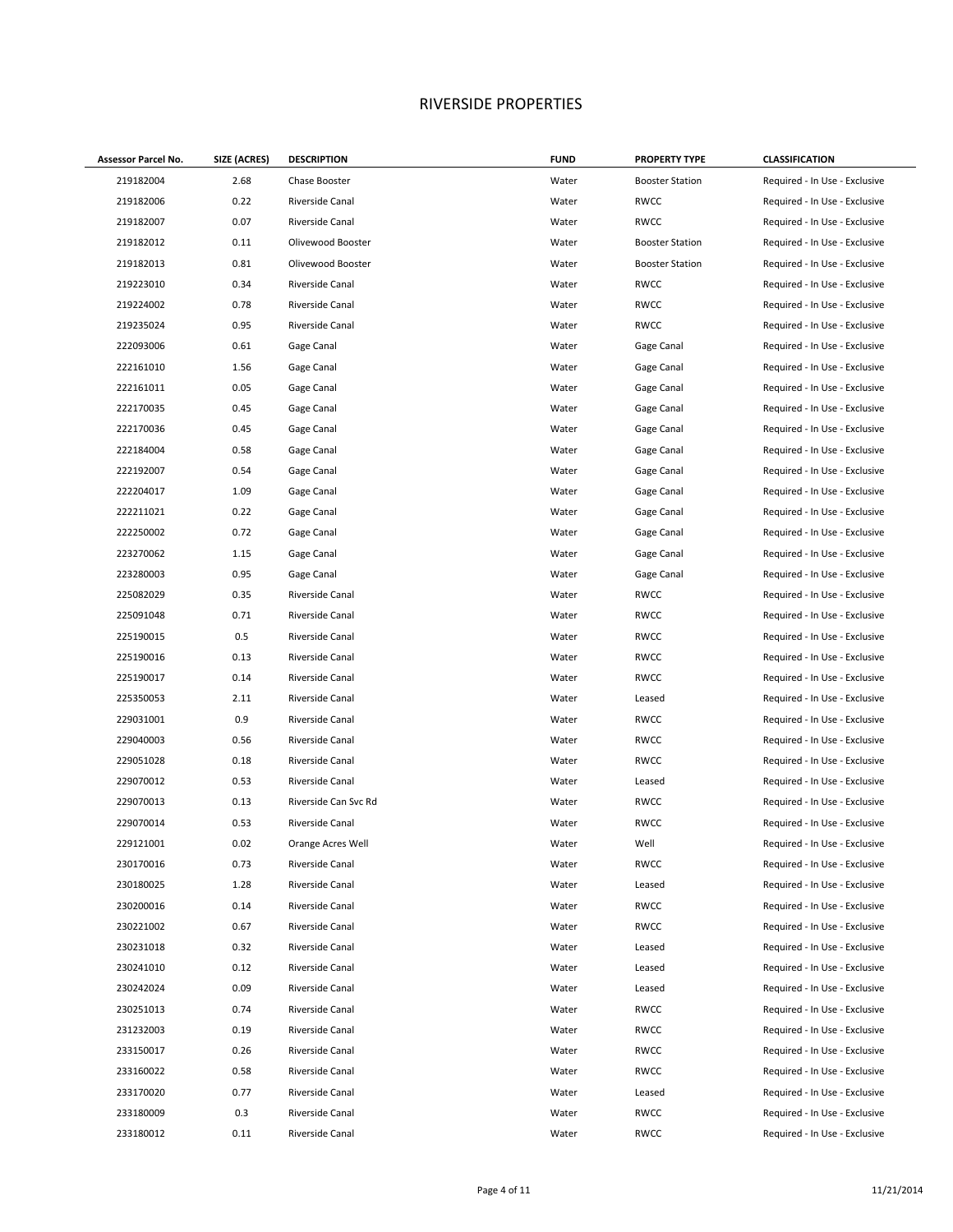| Assessor Parcel No. | SIZE (ACRES) | <b>DESCRIPTION</b>               | <b>FUND</b> | <b>PROPERTY TYPE</b>   | <b>CLASSIFICATION</b>         |
|---------------------|--------------|----------------------------------|-------------|------------------------|-------------------------------|
| 233180013           | 0.14         | Riverside Canal                  | Water       | <b>RWCC</b>            | Required - In Use - Exclusive |
| 233190004           | 0.38         | Riverside Canal                  | Water       | <b>RWCC</b>            | Required - In Use - Exclusive |
| 233213041           | 0.01         | Riverside Canal                  | Water       | <b>RWCC</b>            | Required - In Use - Exclusive |
| 233302022           | 0.2          | Riverside Canal                  | Water       | <b>RWCC</b>            | Required - In Use - Exclusive |
| 234192022           | 1.2          | Riverside Canal                  | Water       | <b>RWCC</b>            | Required - In Use - Exclusive |
| 234214019           | 1.1          | Riverside Canal                  | Water       | <b>RWCC</b>            | Required - In Use - Exclusive |
| 234240004           | 0.64         | Riverside Canal                  | Water       | <b>RWCC</b>            | Required - In Use - Exclusive |
| 234270003           | 1.1          | Riverside Canal                  | Water       | <b>RWCC</b>            | Required - In Use - Exclusive |
| 235362024           | 0.07         | Frances Mary Booster             | Water       | <b>Booster Station</b> | Required - In Use - Exclusive |
| 238160009           | 3.51         | Gage Canal                       | Water       | Gage Canal             | Required - In Use - Exclusive |
| 238170004           | 0.17         | Gage Canal                       | Water       | Gage Canal             | Required - In Use - Exclusive |
| 238180003           | 0.66         | Gage Canal                       | Water       | Gage Canal             | Required - In Use - Exclusive |
| 238190001           | 44           | Mockingbird Canyon Lake          | Water       | Gage Canal             | Required - In Use - Exclusive |
| 238190003           | 8.5          | Mockingbird Canyon Lake          | Water       | Gage Canal             | Required - In Use - Exclusive |
| 238200004           | 1.74         | Gage Canal Leveling Ground       | Water       | Gage Canal             | Required - In Use - Exclusive |
| 238200005           | 5.08         | Mockingbird Canyon Dam           | Water       | Gage Canal             | Required - In Use - Exclusive |
| 239100007           | 0.26         | Gage Canal                       | Water       | Gage Canal             | Required - In Use - Exclusive |
| 239100009           | 0.41         | Gage Canal                       | Water       | Gage Canal             | Required - In Use - Exclusive |
| 239100010           | 0.28         | Gage Canal                       | Water       | Gage Canal             | Required - In Use - Exclusive |
| 239110024           | 3.44         | Gage Canal                       | Water       | Gage Canal             | Required - In Use - Exclusive |
| 239200007           | 1.65         | Gage Canal                       | Water       | Gage Canal             | Required - In Use - Exclusive |
| 239210005           | 2.25         | Gage Canal                       | Water       | Gage Canal             | Required - In Use - Exclusive |
| 239220004           | 1.91         | Gage Canal                       | Water       | Gage Canal             | Required - In Use - Exclusive |
| 239230005           | 3.97         | Mockingbird Canyon Dam           | Water       | Gage Canal             | Required - In Use - Exclusive |
| 239230010           | 1.58         | Gage Canal                       | Water       | Gage Canal             | Required - In Use - Exclusive |
| 239230017           | 10.62        | Mockingbird Reservoir - Domestic | Water       | Leased                 | Required - In Use - Exclusive |
| 239260015           | 4.98         | Van Buren Reservoir              | Water       | Reservoir              | Required - In Use - Exclusive |
| 239282002           | 0.43         | Riverside Canal                  | Water       | <b>RWCC</b>            | Required - In Use - Exclusive |
| 239291016           | 0.64         | Riverside Canal                  | Water       | <b>RWCC</b>            | Required - In Use - Exclusive |
| 241020001           | 0.39         | Gage Canal                       | Water       | Gage Canal             | Required - In Use - Exclusive |
| 241040006           | 0.43         | Gage Canal                       | Water       | Gage Canal             | Required - In Use - Exclusive |
| 241060001           | 0.87         | Gage Canal                       | Water       | Gage Canal             | Required - In Use - Exclusive |
| 241070001           | 0.74         | Gage Canal                       | Water       | Gage Canal             | Required - In Use - Exclusive |
| 241110006           | 0.48         | Gage Canal                       | Water       | Gage Canal             | Required - In Use - Exclusive |
| 241110022           | 0.47         | Gage Canal                       | Water       | Gage Canal             | Required - In Use - Exclusive |
| 241150001           | 1.74         | Gage Canal                       | Water       | Gage Canal             | Required - In Use - Exclusive |
| 241160002           | 0.96         | Gage Canal                       | Water       | Gage Canal             | Required - In Use - Exclusive |
| 241170027           | 3.38         | Gage Canal                       | Water       | Gage Canal             | Required - In Use - Exclusive |
| 241180001           | 1.02         | Gage Canal                       | Water       | Gage Canal             | Required - In Use - Exclusive |
| 241180002           | 0.41         | Gage Canal                       | Water       | Gage Canal             | Required - In Use - Exclusive |
| 241230009           | 0.92         | Gage Canal                       | Water       | Gage Canal             | Required - In Use - Exclusive |
| 241343001           | $\mathbf{1}$ | Gage Canal                       | Water       | Gage Canal             | Required - In Use - Exclusive |
| 242020009           | 2.48         | Gage Canal                       | Water       | Gage Canal             | Required - In Use - Exclusive |
| 242030016           | 2.61         | Gage Canal                       | Water       | Gage Canal             | Required - In Use - Exclusive |
| 242050006           | 2.46         | Gage Canal                       | Water       | Gage Canal             | Required - In Use - Exclusive |
| 242060005           | 2.04         | Gage Canal                       | Water       | Gage Canal             | Required - In Use - Exclusive |
| 242070010           | 1.32         | Gage Canal                       | Water       | Gage Canal             | Required - In Use - Exclusive |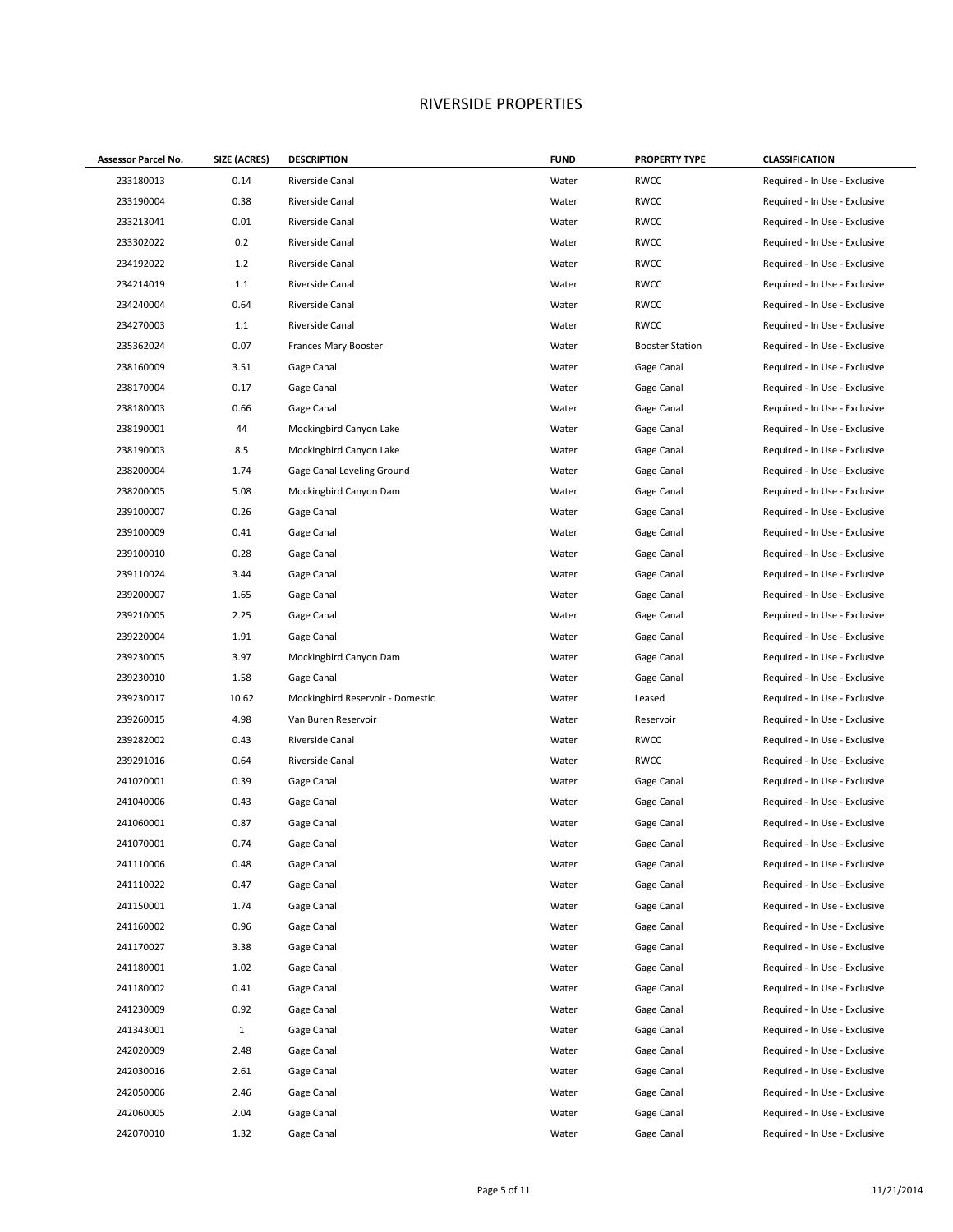| <b>Assessor Parcel No.</b> | SIZE (ACRES) | <b>DESCRIPTION</b>                        | <b>FUND</b> | <b>PROPERTY TYPE</b>   | <b>CLASSIFICATION</b>         |
|----------------------------|--------------|-------------------------------------------|-------------|------------------------|-------------------------------|
| 243020005                  | 1.37         | Emtman Reservoir                          | Water       | Reservoir              | Required - In Use - Exclusive |
| 243030037                  | 1.31         | Piedmont Reservoir                        | Water       | Reservoir              | Required - In Use - Exclusive |
| 243220006                  | 0.48         | Whitegates Upp Reservoir                  | Water       | Reservoir              | Required - In Use - Exclusive |
| 243220052                  | 3.52         | Whitegates Reservoir 1 (New)              | Water       | Reservoir              | Required - In Use - Exclusive |
| 243230041                  | 2.31         | Whitegates Reservoir                      | Water       | Reservoir              | Required - In Use - Exclusive |
| 243352011                  | 1.37         | Alessandro Reservoir/Booster              | Water       | Reservoir              | Required - In Use - Exclusive |
| 246091009                  | 0.34         | Riverside Canal                           | Water       | <b>RWCC</b>            | Required - In Use - Exclusive |
| 246091017                  | 0.46         | Riverside Canal                           | Water       | <b>RWCC</b>            | Required - In Use - Exclusive |
| 246091018                  | 0.52         | Riverside Canal                           | Water       | <b>RWCC</b>            | Required - In Use - Exclusive |
| 246162010                  | 1.53         | Riverside Canal                           | Water       | <b>RWCC</b>            | Required - In Use - Exclusive |
| 246181015                  | 1.35         | Riverside Canal                           | Water       | <b>RWCC</b>            | Required - In Use - Exclusive |
| 246181016                  | 0.31         | Riverside Canal                           | Water       | <b>RWCC</b>            | Required - In Use - Exclusive |
| 246190022                  | 0.08         | Riverside Canal                           | Water       | <b>RWCC</b>            | Required - In Use - Exclusive |
| 246210014                  | 1.1          | Riverside Canal                           | Water       | <b>RWCC</b>            | Required - In Use - Exclusive |
| 246220011                  | 0.41         | Riverside Canal                           | Water       | <b>RWCC</b>            | Required - In Use - Exclusive |
| 246230013                  | 0.84         | Riverside Canal                           | Water       | <b>RWCC</b>            | Required - In Use - Exclusive |
| 247031004                  | 1.17         | Riverside Canal                           | Water       | <b>RWCC</b>            | Required - In Use - Exclusive |
| 247041013                  | 1.18         | Riverside Canal                           | Water       | <b>RWCC</b>            | Required - In Use - Exclusive |
| 247091052                  | 0.45         | Riverside Canal                           | Water       | <b>RWCC</b>            | Required - In Use - Exclusive |
| 247101013                  | 0.22         | Riverside Canal                           | Water       | <b>RWCC</b>            | Required - In Use - Exclusive |
| 247104009                  | 0.47         | Riverside Canal                           | Water       | <b>RWCC</b>            | Required - In Use - Exclusive |
| 247130020                  | 5.61         | Electric St. Well                         | Water       | Well                   | Required - In Use - Exclusive |
| 247150014                  | 0.4          | Riverside Canal                           | Water       | <b>RWCC</b>            | Required - In Use - Exclusive |
| 247181006                  | 0.47         | Palmyrita Well                            | Water       | Well                   | Required - In Use - Exclusive |
| 247181014                  | 1.48         | Palmyrita Treatment Plant                 | Water       | <b>Treatment Plant</b> | Required - In Use - Exclusive |
| 247183004                  | 0.03         | Riverside Canal                           | Water       | <b>RWCC</b>            | Required - In Use - Exclusive |
| 249130016                  | 17.16        | Sugarloaf Reservoir                       | Water       | Reservoir              | Required - In Use - Exclusive |
| 249130038                  | 0.33         | Iowa Pump Station                         | Water       | <b>Booster Station</b> | Required - In Use - Exclusive |
| 249140007                  | 1.33         | Gage Canal                                | Water       | Gage Canal             | Required - In Use - Exclusive |
| 250100017                  | 0.31         | Gage Canal                                | Water       | Gage Canal             | Required - In Use - Exclusive |
| 250112010                  | 0.72         | Gage Canal                                | Water       | Gage Canal             | Required - In Use - Exclusive |
| 250125011                  | 0.72         | Gage Canal                                | Water       | Gage Canal             | Required - In Use - Exclusive |
| 250130008                  | 0.72         | Gage Canal                                | Water       | Gage Canal             | Required - In Use - Exclusive |
| 250180003                  | 8.23         | FS4 Evans/Linden Reservoir/Linden Booster | Water       | Reservoir              | Required - In Use - Exclusive |
| 250220002                  | 0.73         | Gage Canal                                | Water       | Gage Canal             | Required - In Use - Exclusive |
| 250230010                  | 0.64         | Lemona Booster                            | Water       | Leased                 | Required - In Use - Exclusive |
| 250230011                  | 1.01         | Gage Canal                                | Water       | Gage Canal             | Required - In Use - Exclusive |
| 250260002                  | 0.74         | Gage Canal                                | Water       | Gage Canal             | Required - In Use - Exclusive |
| 250270005                  | 0.45         | Gage Canal                                | Water       | Gage Canal             | Required - In Use - Exclusive |
| 250270006                  | 0.43         | Gage Canal                                | Water       | Gage Canal             | Required - In Use - Exclusive |
| 251040035                  | 0.21         | Sugarloaf Pump St                         | Water       | <b>Booster Station</b> | Required - In Use - Exclusive |
| 253050009                  | 0.54         | Gage Canal                                | Water       | Gage Canal             | Required - In Use - Exclusive |
| 253060008                  | 2.03         | University Reservoir                      | Water       | Reservoir              | Required - In Use - Exclusive |
| 253080009                  | 0.88         | Gage Canal                                | Water       | Gage Canal             | Required - In Use - Exclusive |
| 253080010                  | 1.61         | Gage Canal                                | Water       | Gage Canal             | Required - In Use - Exclusive |
| 253090002                  | 9.46         | Artesia Reservoir                         | Water       | Reservoir              | Required - In Use - Exclusive |
| 253090004                  | 3.84         | Gage Canal                                | Water       | Gage Canal             | Required - In Use - Exclusive |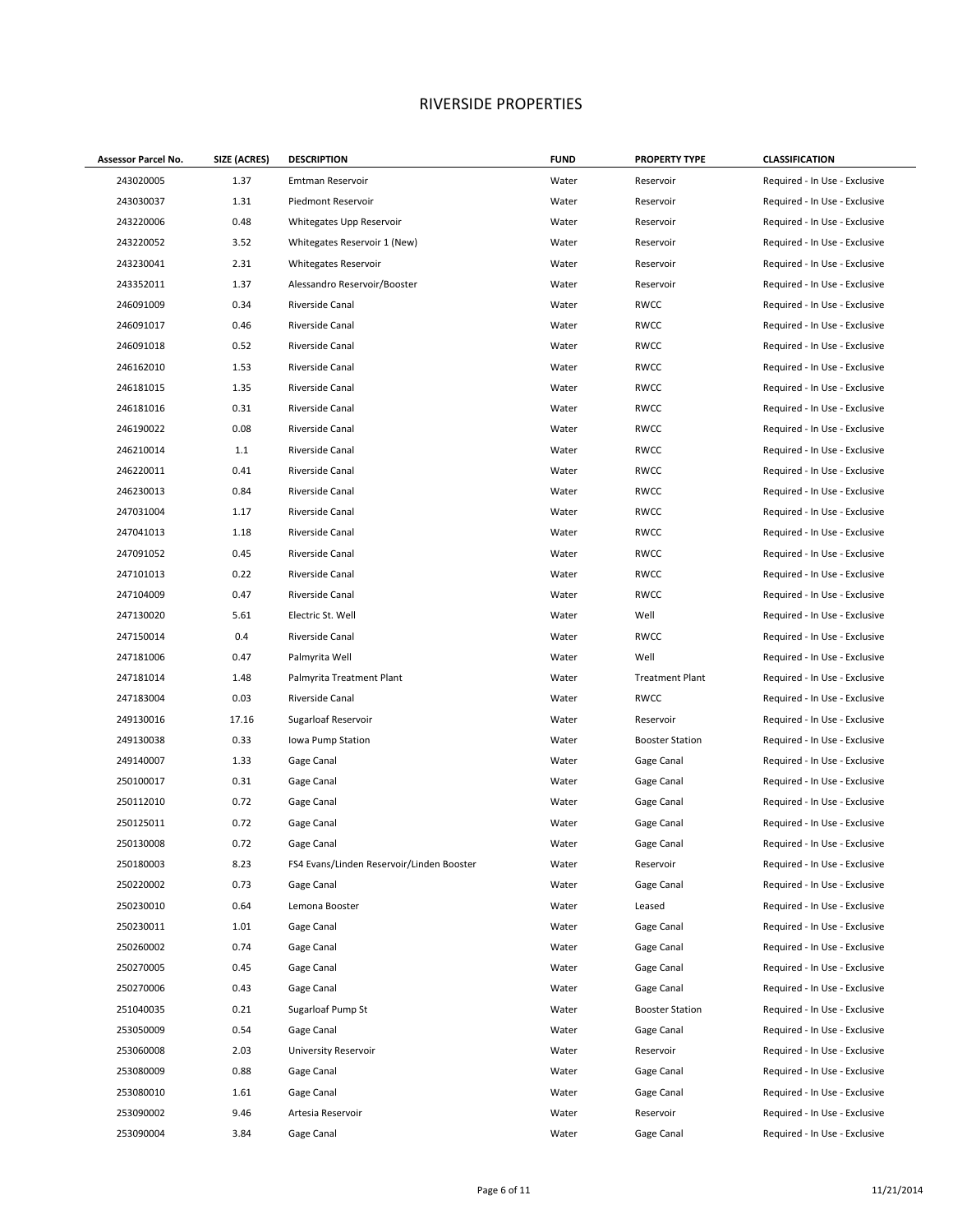| Assessor Parcel No. | SIZE (ACRES)   | <b>DESCRIPTION</b>                            | <b>FUND</b> | <b>PROPERTY TYPE</b>   | <b>CLASSIFICATION</b>         |
|---------------------|----------------|-----------------------------------------------|-------------|------------------------|-------------------------------|
| 253311010           | 0.45           | Country Club Booster                          | Water       | <b>Booster Station</b> | Required - In Use - Exclusive |
| 254061007           | 0.96           | Gage Canal                                    | Water       | Gage Canal             | Required - In Use - Exclusive |
| 254062004           | 0.57           | Gage Canal                                    | Water       | Gage Canal             | Required - In Use - Exclusive |
| 254070002           | 0.75           | Gage Canal                                    | Water       | Gage Canal             | Required - In Use - Exclusive |
| 254070004           | 0.36           | Gage Canal                                    | Water       | Gage Canal             | Required - In Use - Exclusive |
| 254070009           | 0.36           | Gage Canal                                    | Water       | Leased                 | Required - In Use - Exclusive |
| 254070010           | 0.1            | Gage Canal                                    | Water       | Gage Canal             | Required - In Use - Exclusive |
| 254091010           | 1.21           | Gage Canal                                    | Water       | Gage Canal             | Required - In Use - Exclusive |
| 254332011           | 0.29           | Gage Canal                                    | Water       | Gage Canal             | Required - In Use - Exclusive |
| 255021011           | 0.23           | Highgrove Well #2                             | Water       | Well                   | Required - In Use - Exclusive |
| 255060014           | 0.15           | Highgrove Well #1                             | Water       | Well                   | Required - In Use - Exclusive |
| 255070012           | 1.4            | Gage Canal                                    | Water       | Gage Canal             | Required - In Use - Exclusive |
| 255070015           | 0.25           | Gage Canal                                    | Water       | Gage Canal             | Required - In Use - Exclusive |
| 255070016           | 1.4            | Gage Canal                                    | Water       | Leased                 | Required - In Use - Exclusive |
| 255080043           | 1.54           | Gage Canal                                    | Water       | Gage Canal             | Required - In Use - Exclusive |
| 255110010           | 1.56           | Gage Canal                                    | Water       | Gage Canal             | Required - In Use - Exclusive |
| 255120008           | 1.56           | Gage Canal                                    | Water       | Gage Canal             | Required - In Use - Exclusive |
| 255360033           | 0.03           | Gage Canal                                    | Water       | Gage Canal             | Required - In Use - Exclusive |
| 256440020           | 1.56           | Sycam/Univ Reservoir                          | Water       | Reservoir              | Required - In Use - Exclusive |
| 257020005           | 1.5            | Gage Canal                                    | Water       | Gage Canal             | Required - In Use - Exclusive |
| 257030005           | 1.8            | Gage Canal                                    | Water       | Gage Canal             | Required - In Use - Exclusive |
| 257040023           | 0.17           | Michigan Booster Station                      | Water       | <b>Booster Station</b> | Required - In Use - Exclusive |
| 257060015           | 0.99           | Gage Canal                                    | Water       | Gage Canal             | Required - In Use - Exclusive |
| 258030002           | 0.16           | Mt Vernon Booster                             | Water       | <b>Booster Station</b> | Required - In Use - Exclusive |
| 258050017           | 0.32           | Heustis Reservoir                             | Water       | Reservoir              | Required - In Use - Exclusive |
| 258050020           | 0.32           | Heustis Reservoir                             | Water       | Reservoir              | Required - In Use - Exclusive |
| 258050029           | 0.64           | Heustis Reservoir                             | Water       | Reservoir              | Required - In Use - Exclusive |
| 258240008           | 1.89           | Ross Reservoir                                | Water       | Reservoir              | Required - In Use - Exclusive |
| 268020010           | 1.72           | Campbell Reservoir                            | Water       | Reservoir              | Required - In Use - Exclusive |
| 269211001           | 0.08           | Praed Booster                                 | Water       | <b>Booster Station</b> | Required - In Use - Exclusive |
| 269422006           | 0.14           | Gage Canal                                    | Water       | Gage Canal             | Required - In Use - Exclusive |
| 271040001           | 1.93           | Gage Canal/Mockingbird Canyon                 | Water       | Gage Canal             | Required - In Use - Exclusive |
| 271040032           | 0.97           | Gage Canal/Mockingbird Canyon                 | Water       | Gage Canal             | Required - In Use - Exclusive |
| 294091017           | 0.46           | Riverside Canal                               | Water       | <b>RWCC</b>            | Required - In Use - Exclusive |
| 294020030           | 0.06           | Radio Tower - Grove Community Drive           | Electric    | Vacant                 | Required - In Use - Exclusive |
|                     | 296.16         | Total Required - In Use - Exclusive           |             |                        | 221                           |
|                     |                |                                               |             |                        |                               |
| 135210009           | 0.44           | Riverside Canal                               | Water       | Leased                 | Required - In Use - Multi-Use |
| 145232042           | 0.08           | Magnolia/Hole #1                              | Water       | Well                   | Required - In Use - Multi-Use |
| 145232044           | 0.22           | Magnolia/Hole #2                              | Water       | Well                   | Required - In Use - Multi-Use |
| 149090046           | 0.34           | Twin Buttes Plant 3/Energy Delivery Equipment | Water       | Vacant                 | Required - In Use - Multi-Use |
| 163290004           | $\overline{2}$ | Water Facility/Santa Ana River                | Water       | Vacant                 | Required - In Use - Multi-Use |
| 238200010           | 0.58           | Mockingbird Canyon Reservoir                  | Water       | Gage Canal             | Required - In Use - Multi-Use |
| 238210008           | 4.57           | Mockingbird Canyon Reservoir                  | Water       | Gage Canal             | Required - In Use - Multi-Use |
| 238220001           | 44.37          | Mockingbird Canyon Reservoir                  | Water       | Gage Canal             | Required - In Use - Multi-Use |
| 239230003           | 10             | Mockingbird Canyon Reservoir                  | Water       | Gage Canal             | Required - In Use - Multi-Use |
| 239230004           | 7.58           | Mockingbird Canyon Reservoir                  | Water       | Gage Canal             | Required - In Use - Multi-Use |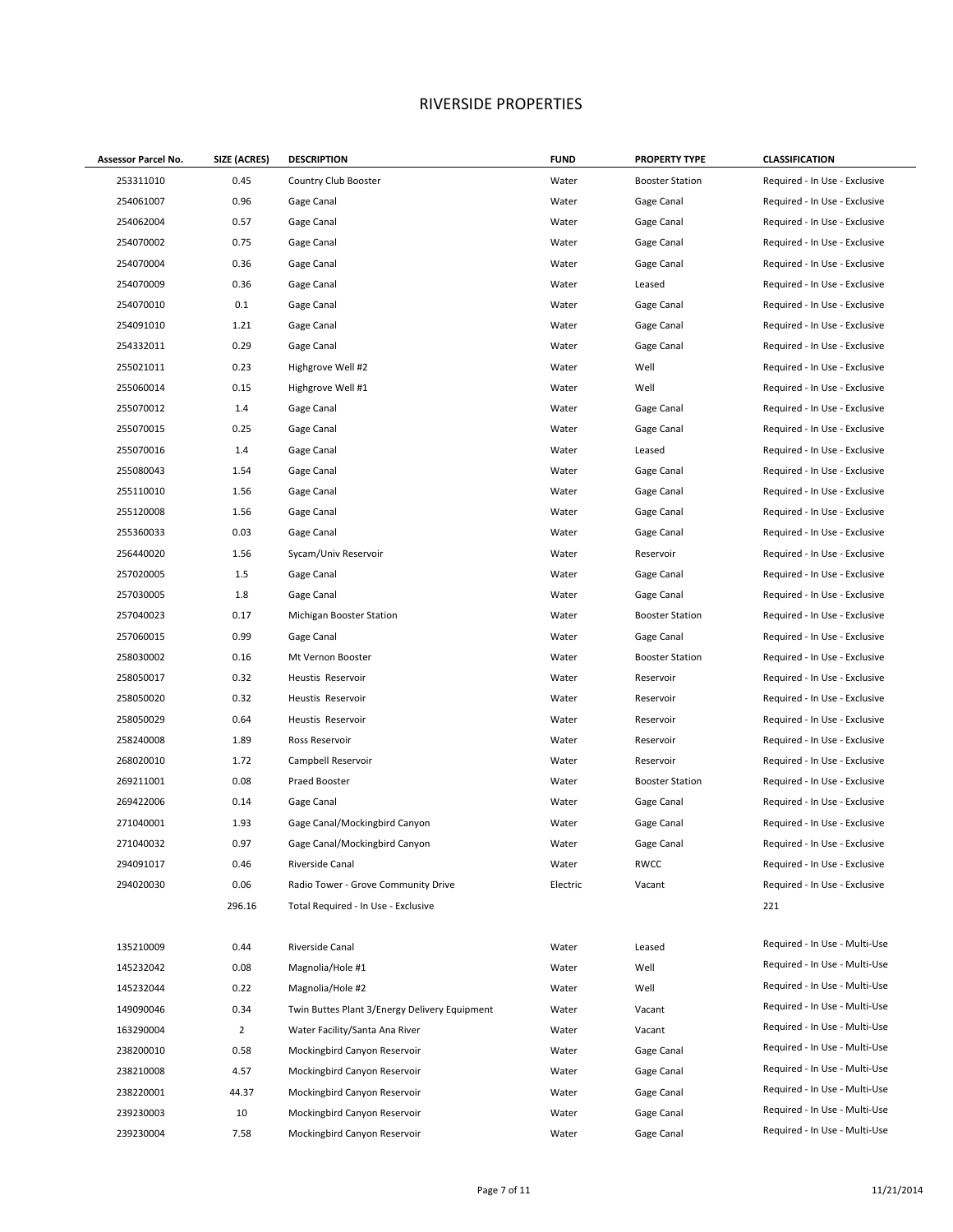| Assessor Parcel No. | SIZE (ACRES) | <b>DESCRIPTION</b>                          | <b>FUND</b> | <b>PROPERTY TYPE</b> | <b>CLASSIFICATION</b>         |
|---------------------|--------------|---------------------------------------------|-------------|----------------------|-------------------------------|
| 239230018           | 8.04         | Mockingbird Reservoir- Domestic future      | Water       | Reservoir            | Required - In Use - Multi-Use |
| 246060001           | 56           | Ab Brown Soccer Field/Garner B, C & D Wells | Water       | Well                 | Required - In Use - Multi-Use |
| 246060010           | 45.06        | N/S Golf/Reid Park                          | Water       | Vacant               | Required - In Use - Multi-Use |
| 246060011           | 65.11        | N/S Golf/Reid Park                          | Water       | Vacant               | Required - In Use - Multi-Use |
| 206070002           | 23.98        | Riverside Golf                              | Water       | Vacant               | Required - In Use - Multi-Use |
| 206070003           | 40           | Riverside Golf (Portion)                    | Water       | Vacant               | Required - In Use - Multi-Use |
| 246171011           | 1.96         | Storm Water Ditch                           | Water       | Vacant               | Required - In Use - Multi-Use |
| 246181014           | 2.08         | Storm Water Ditch                           | Water       | Vacant               | Required - In Use - Multi-Use |
| 246181015           | 0.34         | PU Water                                    | Water       | Vacant               | Required - In Use - Multi-Use |
| 269060007           | 1.42         | Gage (Headgate Land Purchase)               | Water       | Gage Canal           | Required - In Use - Multi-Use |
|                     | 314.17       | Total Required -In Use - Multi-Use          |             |                      | 20                            |
| 135280029           | 0.43         | Riverside Canal                             | Water       | RWCC                 | Required - Future             |
| 136030003           | 0.6          | Riverside Canal                             | Water       | RWCC                 | Required - Future             |
| 136450040           | 0.04         | Riverside Canal                             | Water       | RWCC                 | Required - Future             |
| 138150021           | $\mathbf{1}$ | Riverside Canal                             | Water       | RWCC                 | Required - Future             |
| 138150031           | 1.51         | Riverside Canal                             | Water       | RWCC                 | Required - Future             |
| 138170014           | 2.06         | Riverside Canal                             | Water       | RWCC                 | Required - Future             |
| 138200014           | 4.33         | Riverside Canal                             | Water       | RWCC                 | Required - Future             |
| 138362056           | 0.17         | Riverside Canal                             | Water       | RWCC                 | Required - Future             |
| 138372040           | 0.11         | Riverside Canal                             | Water       | RWCC                 | Required - Future             |
| 145030003           | 4.21         | Arlington Reservoir                         | Water       | RWCC                 | Required - Future             |
| 243040064           | 3.77         | Vacant/Emtman Reservoir/Booster             | Water       | Vacant               | Required - Future             |
|                     | 18.23        | <b>Total Required - Future</b>              |             |                      | 11                            |
| 142321017           | 0.05         | La Sierra/Golden                            | Water       | Vacant               | Idle - Misc                   |
| 149090048           | 0.42         | Twin Buttes Basin                           | Water       | Vacant               | Idle - Misc                   |
| 207190003           | 2.02         | Carlson Park                                | Water       | Vacant               | Idle - Misc                   |
| 239060005           | 0.22         | Remnant Parcel                              | Water       | Vacant               | Idle - Misc                   |
| 239110004           | 3.95         | Gage Harrison Wash                          | Water       | Vacant               | Idle - Misc                   |
| 239270003           | 0.18         | Gage Harrison Wash                          | Water       | Vacant               | Idle - Misc                   |
| 239270004           | 7.45         | Gage Harrison Wash                          | Water       | Vacant               | Idle - Misc                   |
| 243460018           | 0.51         | Whitegates Booster #2 (Abondoned 2010)      | Water       | Vacant               | Idle - Misc                   |
| 249050008           | 0.52         | <b>ROW Remnant</b>                          | Water       | Vacant               | Idle - Misc                   |
| 257140002           | 40           | Mt. Vernon Reservoir Site                   | Water       | Vacant               | Idle - Misc                   |
|                     | 55.32        | Total Idle                                  |             |                      | 10                            |
|                     | 865.55       | TOTAL ACRES RIVERSIDE PROPERTIES            |             |                      | 301                           |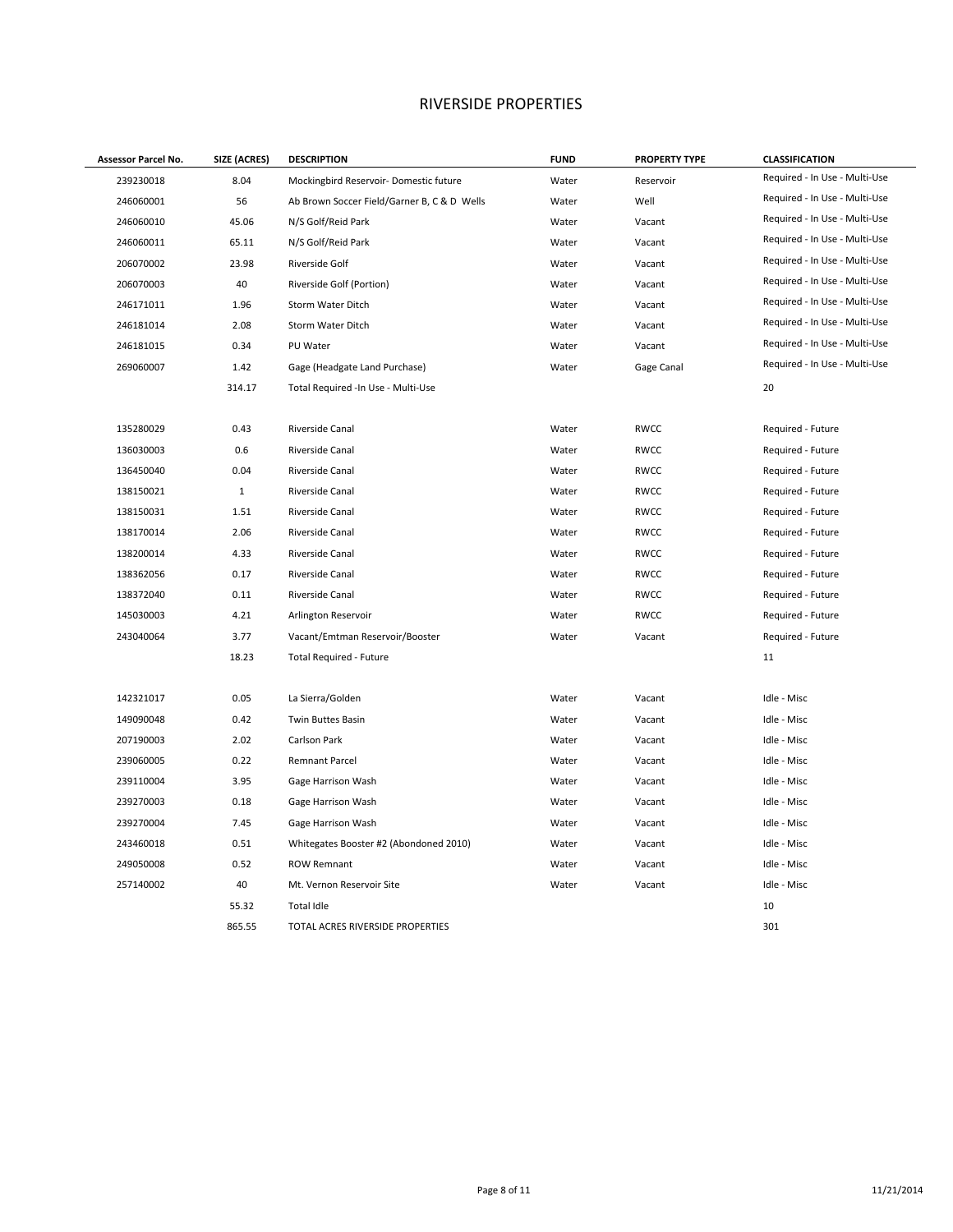#### SAN BERNARDINO PROPERTIES

| Assessor Parcel No. | SIZE (ACRES) | <b>DESCRIPTION</b>                  | <b>FUND</b> | <b>PROPERTY TYPE</b>   | <b>CLASSIFICATION</b>         |
|---------------------|--------------|-------------------------------------|-------------|------------------------|-------------------------------|
| 276381030000        | 0.15         | Mt. Vernon Booster Station # II     | Water       | <b>Booster Station</b> | Required - In Use - Exclusive |
| 281021470000        | 11.10        | Hillwood Dev                        | Water       | Leased                 | Required - In Use - Exclusive |
| 281021480000        | 3.16         | Hillwood Dev                        | Water       | Leased                 | Required - In Use - Exclusive |
| 281021490000        | 1.00         | Hillwood Dev                        | Water       | Leased                 | Required - In Use - Exclusive |
| 281031890000        | 1.00         | Hillwood Dev                        | Water       | Leased                 | Required - In Use - Exclusive |
| 281011610000        | 10.07        | Hillwood Dev                        | Water       | Leased                 | Required - In Use - Exclusive |
| 281031900000        | 2.92         | Raub Tract                          | Water       | Leased                 | Required - In Use - Exclusive |
| 281031910000        | 1.56         | Raub Tract                          | Water       | Leased                 | Required - In Use - Exclusive |
| 281021460000        | 9.74         | Raub Tract                          | Water       | Leased                 | Required - In Use - Exclusive |
| 281021500000        | 5.43         | Raub Tract                          | Water       | Leased                 | Required - In Use - Exclusive |
| 281031920000        | 4.49         | Raub Tract                          | Water       | Leased                 | Required - In Use - Exclusive |
| 281011480000        | 18.00        | <b>Chlorination Plant</b>           | Water       | <b>Treatment Plant</b> | Required - In Use - Exclusive |
| 275191560000        | 1.82         | John W. North WTP                   | Water       | <b>Treatment Plant</b> | Required - In Use - Exclusive |
| 278161290000        | 2.00         | Waterman Chlorination Plant         | Water       | <b>Treatment Plant</b> | Required - In Use - Exclusive |
| 164182520000        | 0.02         | Johnson Well                        | Water       | Well                   | Required - In Use - Exclusive |
| 164182540000        | 0.02         | Johnson Well                        | Water       | Well                   | Required - In Use - Exclusive |
|                     | 72.48        | Total Required - In Use - Exclusive |             | Count = $16$           |                               |
|                     |              |                                     |             |                        |                               |
| 280251545000        | 5.35         | Gage Headworks                      | Water       | <b>Building</b>        | Required - In Use - Multi-Use |
| 164231460000        | 1.76         | Gage Canal                          | Water       | Leased                 | Required - In Use - Multi-Use |
| 167672030000        | 2.15         | Gage Canal                          | Water       | Gage Canal             | Required - In Use - Multi-Use |
| 167701040000        | 2.66         | Gage Canal                          | Water       | Gage Canal             | Required - In Use - Multi-Use |
| 167721030000        | 1.00         | Gage Canal                          | Water       | Gage Canal             | Required - In Use - Multi-Use |
| 275251720000        | 1.87         | Gage Canal                          | Water       | Leased                 | Required - In Use - Multi-Use |
| 276163070000        | 1.96         | Gage Canal                          | Water       | Gage Canal             | Required - In Use - Multi-Use |
| 280251060000        | 0.12         | Gage Canal                          | Water       | Gage Canal             | Required - In Use - Multi-Use |
| 280251180000        | 31.09        | Gage Canal                          | Water       | Gage Canal             | Required - In Use - Multi-Use |
| 280251640000        | 33.00        | Gage Canal                          | Water       | Gage Canal             | Required - In Use - Multi-Use |
| 283021430000        | 0.19         | Gage Canal                          | Water       | Gage Canal             | Required - In Use - Multi-Use |
| 283041310000        | 2.30         | Gage Canal                          | Water       | Leased                 | Required - In Use - Multi-Use |
| 283041320000        | 2.38         | Gage Canal                          | Water       | Leased                 | Required - In Use - Multi-Use |
| 283051140000        | 0.57         | Gage Canal                          | Water       | Gage Canal             | Required - In Use - Multi-Use |
| 283051150000        | 0.56         | Gage Canal                          | Water       | Gage Canal             | Required - In Use - Multi-Use |
| 284011570000        | 1.75         | Gage Canal                          | Water       | Gage Canal             | Required - In Use - Multi-Use |
| 284011580000        | 1.43         | Gage Canal                          | Water       | Gage Canal             | Required - In Use - Multi-Use |
| 284021240000        | 1.64         | Gage Canal                          | Water       | Gage Canal             | Required - In Use - Multi-Use |
| 284021250000        | 1.73         | Gage Canal                          | Water       | Gage Canal             | Required - In Use - Multi-Use |
| 292011320000        | 2.00         | Gage Canal                          | Water       | Gage Canal             | Required - In Use - Multi-Use |
| 292011400000        | 33.00        | Gage Canal                          | Water       | Gage Canal             | Required - In Use - Multi-Use |
| 292011430000        | 25.00        | Gage Canal                          | Water       | Gage Canal             | Required - In Use - Multi-Use |
| 1167291030000       | 0.44         | Gage Canal                          | Water       | Gage Canal             | Required - In Use - Multi-Use |
| 1167291040000       | 0.44         | Gage Canal                          | Water       | Gage Canal             | Required - In Use - Multi-Use |
| 1167301780000       | 0.50         | Gage Canal                          | Water       | Gage Canal             | Required - In Use - Multi-Use |
| 1167311730000       | 3.80         | Gage Canal                          | Water       | Gage Canal             | Required - In Use - Multi-Use |
| 1167331020000       | 0.74         | Gage Canal                          | Water       | Gage Canal             | Required - In Use - Multi-Use |
| 1167351660000       | 0.18         | Gage Canal                          | Water       | Gage Canal             | Required - In Use - Multi-Use |
| 9040800020008       | 0.50         | Gage Canal                          | Water       | Gage Canal             | Required - In Use - Multi-Use |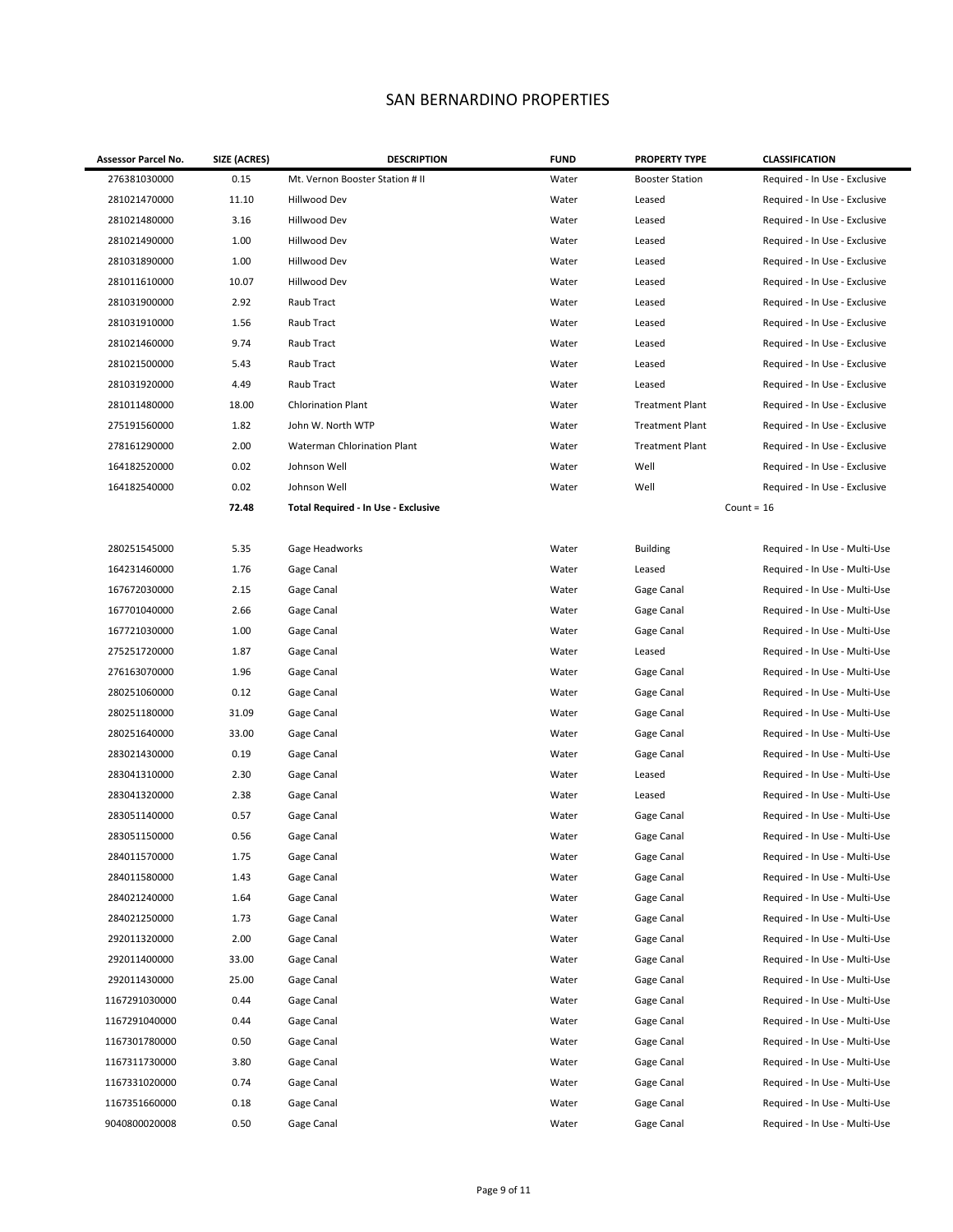#### SAN BERNARDINO PROPERTIES

| Assessor Parcel No. | SIZE (ACRES) | <b>DESCRIPTION</b>                                                 | <b>FUND</b> | <b>PROPERTY TYPE</b>   | <b>CLASSIFICATION</b>         |
|---------------------|--------------|--------------------------------------------------------------------|-------------|------------------------|-------------------------------|
| 276371070000        | 1.42         | Gage Canal                                                         | Water       | Gage Canal             | Required - In Use - Multi-Use |
| 141252030000        | 3.44         | E Street Parcels (Former Center Chevrolet)                         | Water       | Vacant                 | Required - In Use - Multi-Use |
| 141312020000        | 6.00         | E Street Parcels (JVE Holdings Ground Lease)                       | Water       | Leased                 | Required - In Use - Multi-Use |
| 164321720000        | 6.00         | Stewart Intake - Leased to Club Center Investors                   | Water       | Leased                 | Required - In Use - Multi-Use |
| 1167151240000       | 2.05         | Riverside Water Company Canal ROW                                  | Water       | <b>RWCC</b>            | Required - In Use - Multi-Use |
| 275191340000        | 3.31         | Riverside Water Company Canal ROW                                  | Water       | <b>RWCC</b>            | Required - In Use - Multi-Use |
| 1167121080000       | 0.47         | Riverside Water Company Canal ROW                                  | Water       | <b>RWCC</b>            | Required - In Use - Multi-Use |
| 2761220600000       | 1.00         | Riverside Water Company Canal ROW (North of Colton<br>Flume Wells) | Water       | <b>RWCC</b>            | Required - In Use - Multi-Use |
| 280251540000        | 5.00         | <b>Tippecanoe Treatment Plant</b>                                  | Water       | <b>Treatment Plant</b> | Required - In Use - Multi-Use |
| 275051190000        | 5.18         | Pellissier Ranch                                                   | Water       | Vacant                 | Required - In Use - Multi-Use |
| 1167021240000       | 6.15         | Pellissier Ranch                                                   | Water       | Vacant                 | Required - In Use - Multi-Use |
| 279031380000        | 6.00         | Cooley A, H and I                                                  | Water       | Well                   | Required - In Use - Multi-Use |
| 278181120000        | 2.00         | Cooley F                                                           | Water       | Well                   | Required - In Use - Multi-Use |
| 279031390000        | 3.00         | Cooley J                                                           | Water       | Well                   | Required - In Use - Multi-Use |
| 279041120000        | 2.00         | Cooley Tract                                                       | Water       | Well                   | Required - In Use - Multi-Use |
| 279042100000        | 1.58         | Cooley Tract                                                       | Water       | Well                   | Required - In Use - Multi-Use |
| 279043150000        | 2.00         | Cooley Tract                                                       | Water       | Well                   | Required - In Use - Multi-Use |
| 163141150000        | 5.86         | Flume 1                                                            | Water       | Leased                 | Required - In Use - Multi-Use |
| 163381070000        | 27.00        | Flume 2                                                            | Water       | Well                   | Required - In Use - Multi-Use |
| 163381060000        | 17.00        | Flume 3, 4, 5 & 6                                                  | Water       | Well                   | Required - In Use - Multi-Use |
| 281041340000        | 0.71         | Gage Well 26-1                                                     | Water       | Well                   | Required - In Use - Multi-Use |
| 281041320000        | 0.69         | Gage Well 26-1; Gage 51-1                                          | Water       | Well                   | Required - In Use - Multi-Use |
| 281301190000        | 1.00         | Gage Well 27-1                                                     | Water       | Well                   | Required - In Use - Multi-Use |
| 281361100000        | 3.41         | Gage Well 27-2; Gage 29-1                                          | Water       | Well                   | Required - In Use - Multi-Use |
| 281041140000        | 4.00         | Gage Well 29-2                                                     | Water       | Well                   | Required - In Use - Multi-Use |
| 280251530000        | 30.00        | Gage Well 29-3                                                     | Water       | Well                   | Required - In Use - Multi-Use |
| 281301180000        | 3.00         | Gage Well 66-1                                                     | Water       | Well                   | Required - In Use - Multi-Use |
| 281041150000        | 10.00        | Gage Well 98-1; Tippecanoe                                         | Water       | Leased                 | Required - In Use - Multi-Use |
| 280251250000        | 10.00        | Gage Wells                                                         | Water       | Well                   | Required - In Use - Multi-Use |
| 1167161050000       | 0.47         | GageWell DeBerry<br>Licensed to Sprint/Cox (Wireless Tower)        | Water       | Well                   | Required - In Use - Multi-Use |
| 279041140000        | 18.00        | Garner 1, 2,5,6,7 & Cooley G                                       | Water       | Well                   | Required - In Use - Multi-Use |
| 279041150000        | 7.03         | Garner 3 and 4                                                     | Water       | Well                   | Required - In Use - Multi-Use |
| 277021170000        | 13.17        | Jurupa Well 7                                                      | Water       | Well                   | Required - In Use - Multi-Use |
| 276122030000        | 1.80         | Meeks Well                                                         | Water       | Well                   | Required - In Use - Multi-Use |
| 276123110000        | 3.00         | Mill Well                                                          | Water       | Well                   | Required - In Use - Multi-Use |
| 141421180000        | 4.00         | San Bernardino Golf Course (Lease) and Wells                       | Water       | Well                   | Required - In Use - Multi-Use |
| 141421190000        | 2.00         | San Bernardino Golf Course (Lease) and Wells                       | Water       | Well                   | Required - In Use - Multi-Use |
| 141421200000        | 21.00        | San Bernardino Golf Course (Lease) and Wells                       | Water       | Well                   | Required - In Use - Multi-Use |
| 141431170000        | 32.00        | San Bernardino Golf Course (Lease) and Wells                       | Water       | Well                   | Required - In Use - Multi-Use |
| 141431180000        | 2.00         | San Bernardino Golf Course (Lease) and Wells                       | Water       | Well                   | Required - In Use - Multi-Use |
| 278181190000        | 2.00         | Scheuer Well / Cooley Barnes Tract                                 | Water       | Well                   | Required - In Use - Multi-Use |
| 1167151230000       | 0.36         | Van Buren Well #1                                                  | Water       | Well                   | Required - In Use - Multi-Use |
| 1167151210000       | 0.57         | Van Buren Well #2                                                  | Water       | Well                   | Required - In Use - Multi-Use |
| 279041020000        | 1.75         | Well                                                               | Water       | Well                   | Required - In Use - Multi-Use |
|                     | 438.53       | Total Required - In Use - Multi Use                                |             |                        | Count = $73$                  |